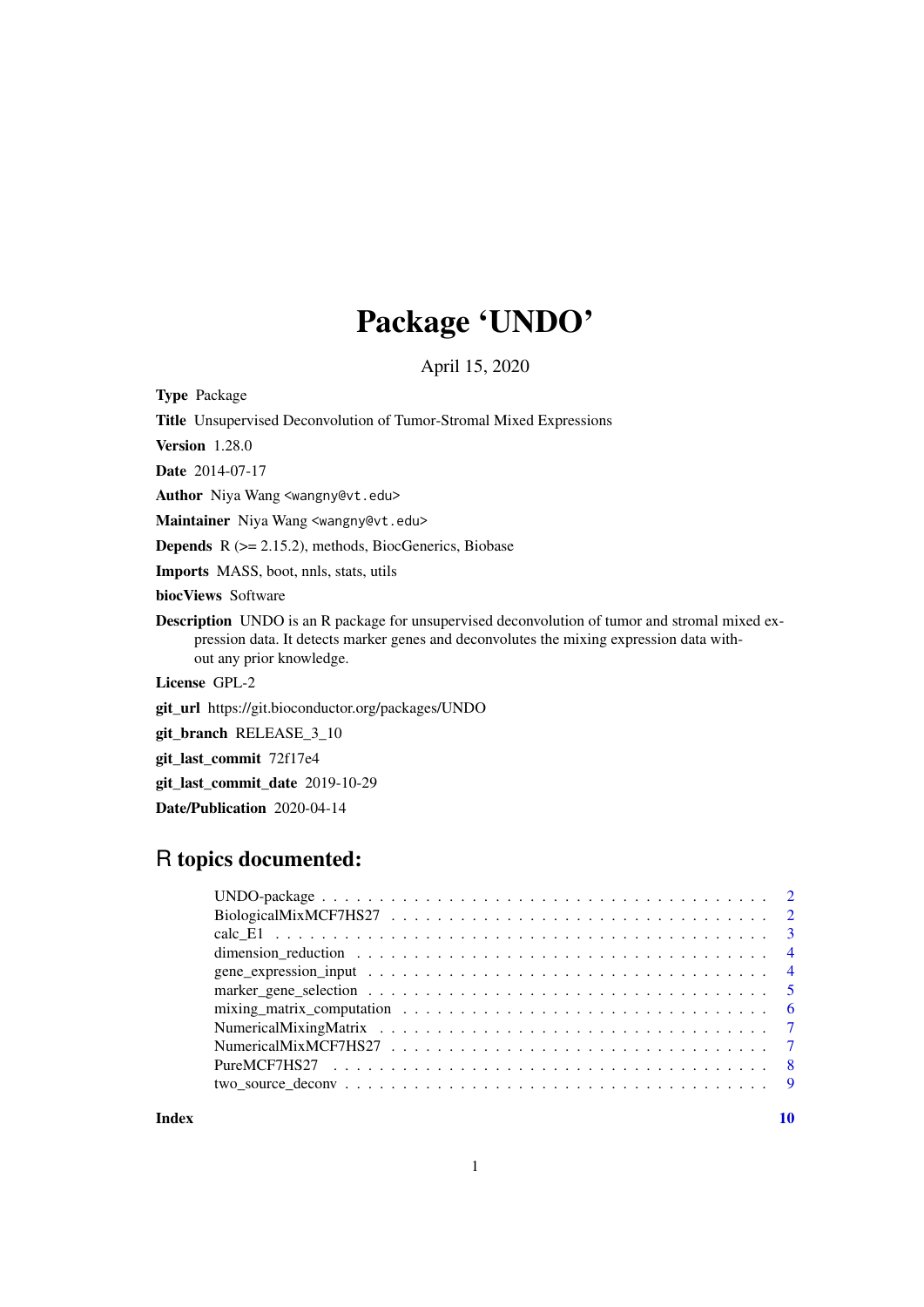<span id="page-1-0"></span>

#### **Description**

This package contains main function "two\_source\_deconv" to implement the deconvolution of mixed tumor-stromal expressions in a completely unsupervised way. The prior knowledge of mixing matrix or pure expression is not needed. The package detects marker genes and calculate the mixing matrix and pure expressions automatically.

#### Details

Package: UNDO Type: Package Version: 1.7.3 Date: 2014-04-30 License: GPL version 2 or later

two\_source\_deconv(ExpressionData,lowper=0.4,highper=0.1,epsilon1=0.01,epsilon2=0.01,A=NULL,S1=NULL,S2=N

#### Author(s)

Niya Wang <wangny@vt.edu>

#### Examples

```
data(NumericalMixMCF7HS27)
X <- NumericalMixMCF7HS27
deconvResult <- two_source_deconv(X, lowper = 0.4, highper = 0.1, epsilon1 = 0.1, epsilon2 = 0.1, A = NULL, S1=N
```
BiologicalMixMCF7HS27 *MCF7 and HS27 biologically mixed*

#### Description

Expression data from MCF7 and HS27 biologically mixing

#### Usage

```
data(BiologicalMixMCF7HS27)
```
#### Format

The format is: Formal class 'ExpressionSet' [package "Biobase"] with 7 slots ..@ experimentData :Formal class 'MIAME' [package "Biobase"] with 13 slots .. .. ..@ name : chr "" .. .. ..@ lab : chr "" .. .. ..@ contact : chr "" .. .. ..@ title : chr "" .. .. ..@ abstract : chr "" .. .. ..@ url : chr "" .. .. ..@ pubMedIds : chr "" .. .. ..@ samples : list() .. .. ..@ hybridizations : list() .. .. ..@ normControls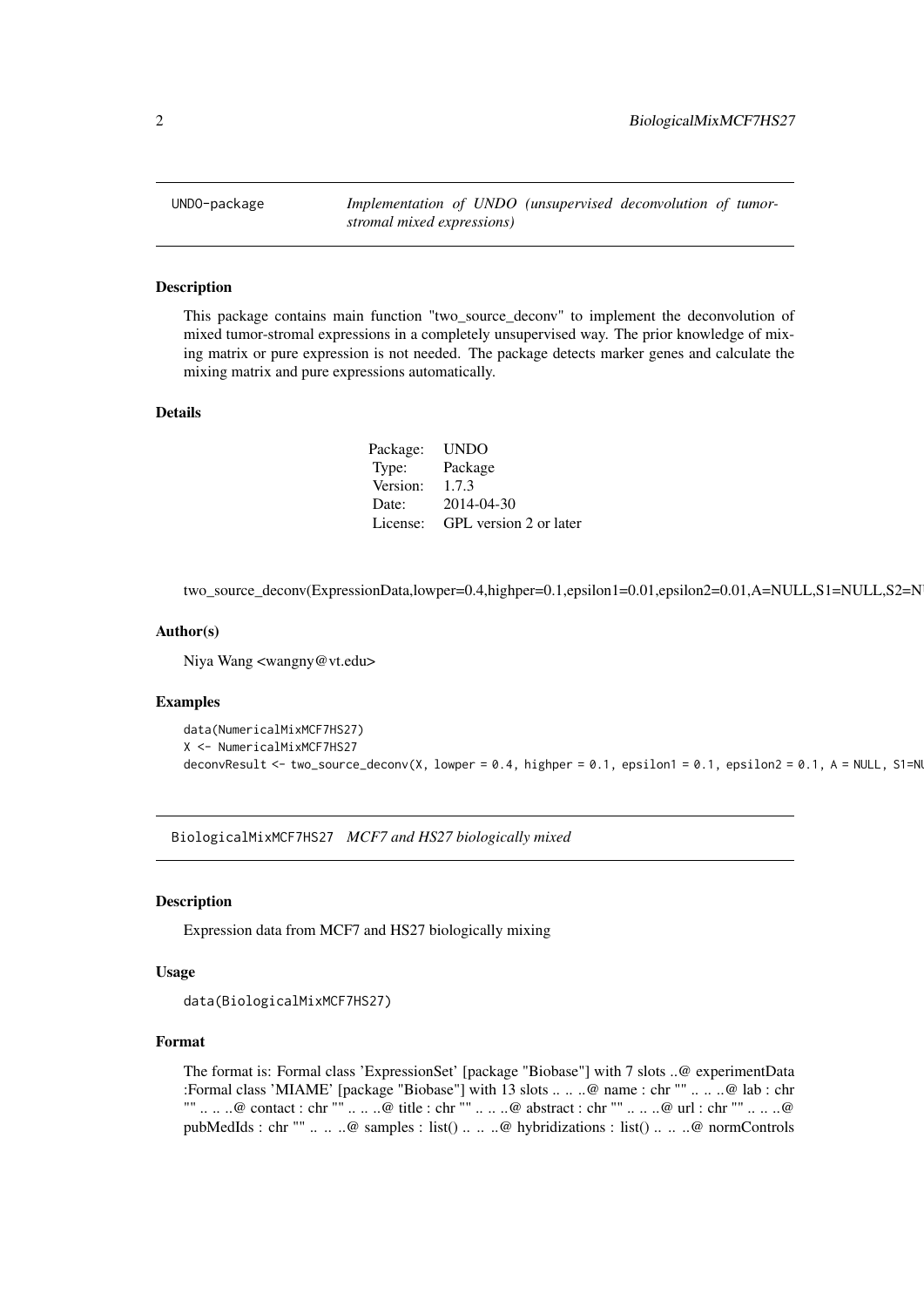<span id="page-2-0"></span>: list() .. .. ..@ preprocessing : list() .. .. ..@ other : list() .. .. ..@ .\_\_classVersion\_:Formal class 'Versions' [package "Biobase"] with 1 slots .. .. .. .. ..@ .Data:List of 2 .. .. .. .. .. ..\$ : int [1:3] 1 0 0 .. .. .. .. .. \$ : int [1:3] 1 1 0 ..@ assayData :<environment: 0x0000000008d92618> ..@ phenoData :Formal class 'AnnotatedDataFrame' [package "Biobase"] with 4 slots .. .. ..@ varMetadata :'data.frame': 0 obs. of 1 variable: .. .. .. ..\$ labelDescription: chr(0) .. .. ..@ data :'data.frame': 2 obs. of 0 variables .. .. ..@ dimLabels : chr [1:2] "sampleNames" "sampleColumns" .. .. ..@ .\_\_classVersion\_\_:Formal class 'Versions' [package "Biobase"] with 1 slots .. .. .. .. ..@ .Data:List of 1 .. .. .. .. .. ..\$ : int [1:3] 1 1 0 ..@ featureData :Formal class 'AnnotatedDataFrame' [package "Biobase"] with 4 slots .. .. ..@ varMetadata :'data.frame': 0 obs. of 1 variable: .. .. .. ..\$ labelDescription: chr(0) .. .. ..@ data :'data.frame': 22215 obs. of 0 variables .. .. ..@ dimLabels : chr [1:2] "featureNames" "featureColumns" .. .. ..@ .\_\_classVersion\_:Formal class 'Versions' [package "Biobase"] with 1 slots  $\dots \dots \dots \dots \dots$  ...  $\emptyset$  .Data:List of  $1 \dots \dots \dots \dots \dots \dots \dots$  : int [1:3] 1 1 0 ..@ annotation : chr "HG-U133A" ..@ protocolData :Formal class 'AnnotatedDataFrame' [package "Biobase"] with 4 slots .. .. ..@ varMetadata :'data.frame': 0 obs. of 1 variable: .. .. .. ..\$ labelDescription: chr(0) .. .. ..@ data :'data.frame': 2 obs. of 0 variables .. .. ..@ dimLabels : chr [1:2] "sampleNames" "sampleColumns" .. .. ..@ .\_\_classVersion\_\_:Formal class 'Versions' [package "Biobase"] with 1 slots .. .. .. .. ..@ .Data:List of 1 .. .. .. .. .. ..\$ : int [1:3] 1 1 0 ..@ .\_\_classVersion\_\_:Formal class 'Versions' [package "Biobase"] with 1 slots .. .. ..@ .Data:List of 4 .. .. .. ..\$ : int [1:3] 3 1 0 .. .. .. ..\$ : int [1:3] 2 23 6 .. .. .. ..\$ : int [1:3] 1 3 0 .. .. .. ..\$ : int [1:3] 1 0 0

#### Examples

```
data(BiologicalMixMCF7HS27)
str(BiologicalMixMCF7HS27)
```
#### calc\_E1 *function calculating the E1 measurement*

#### Description

A function used to calculate the E1 measurement when the real mixing matrix is provided

#### Usage

calc\_E1(A, Aest)

#### Arguments

|      | real mixing matrix      |
|------|-------------------------|
| Aest | estimated mixing matrix |

#### Value

E1 measurement (numeric)

#### Author(s)

Niya Wang <wangny@vt.edu>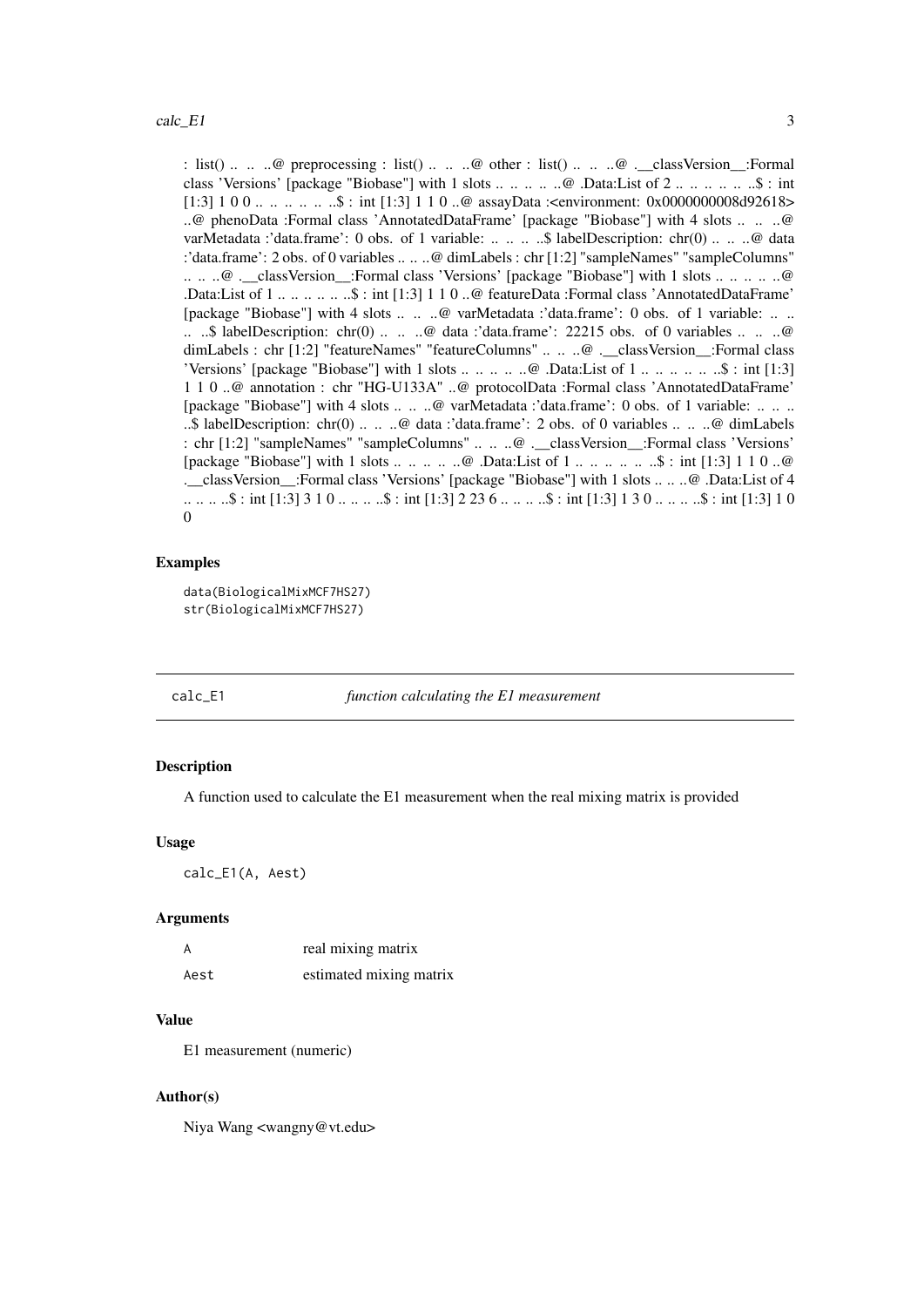#### Examples

```
A \leftarrow matrix(runif(4), 2, 2)
Aest <- matrix(runif(4),2,2)
E1 <- calc_E1(A,Aest) # to calculate the similarity of two randowm 2*2 matrix
```
dimension\_reduction *Dimension reduction function*

#### Description

When the number of input samples is larger than 2, this function is called to reduce the dimension to 2 by using PCA.

#### Usage

```
dimension_reduction(X)
```
#### Arguments

X gene expression data matrix

#### Value

#### X

```
dimenMatrix the dimension reduction matrix used to recover the mixing matrix for all the
                 samples
```
#### Author(s)

Niya Wang (wangny@vt.edu)

#### Examples

```
X <- matrix(runif(5000),1000,5)
dimenResult <- dimension_reduction(X)
```
gene\_expression\_input *Detect whether the input gene expression data are valid*

#### Description

Check the input gene expression data to see whether they are nonempty, nonnegative, etc.

#### Usage

```
gene_expression_input(X)
```
<span id="page-3-0"></span>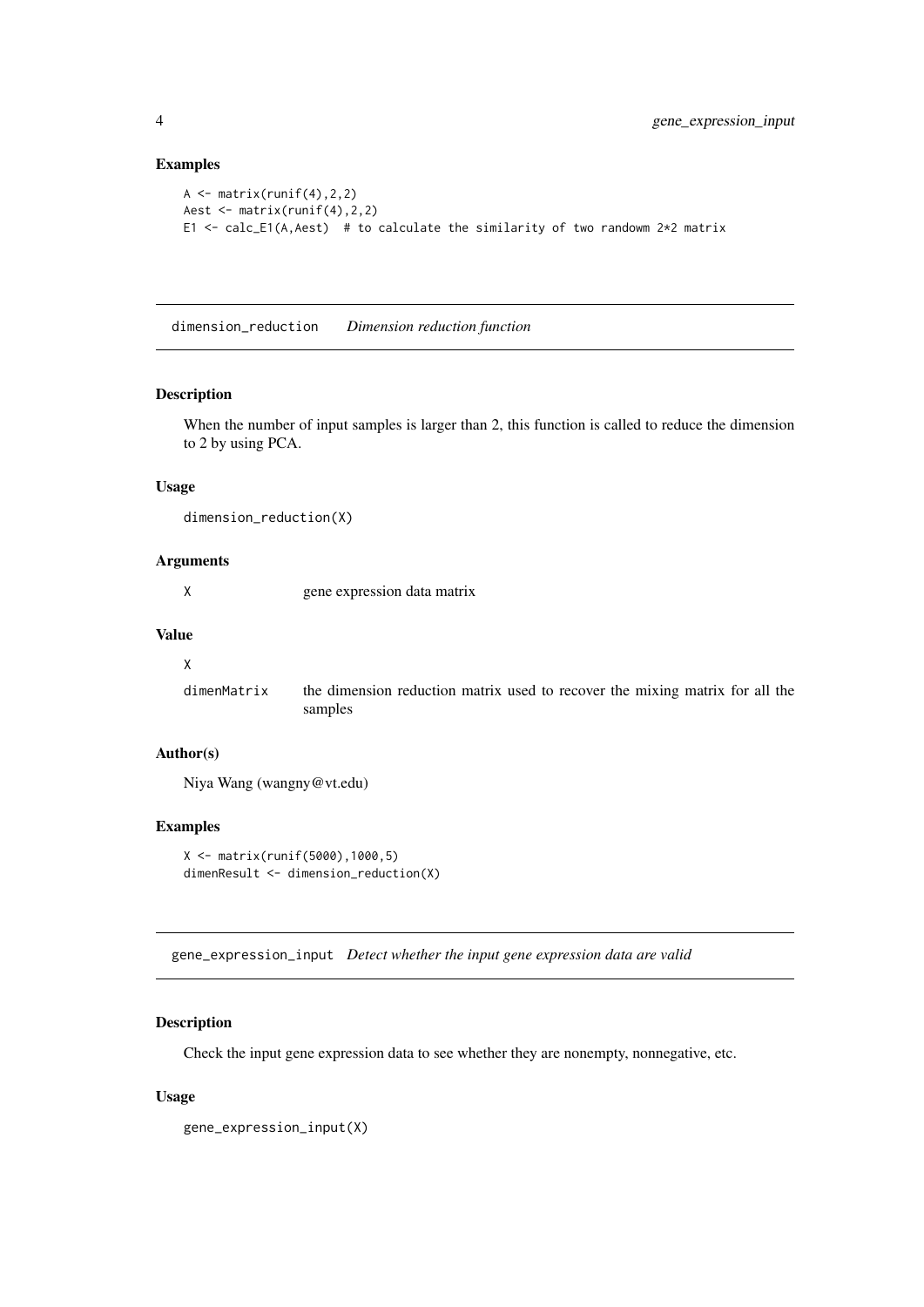#### <span id="page-4-0"></span>Arguments

X gene expression data matrix with row representing genes/probe sets, and column representing samples.

#### Value

If the input is valid, the output will be the same as the input; otherwise, if the input contains NA, the corresponding rows will be deleted. if the input contains negative value, the algorithm will stop and give error information.

#### Author(s)

Niya Wang (wangny@vt.edu)

#### Examples

```
gene_expression <- matrix(runif(2000),1000,2)
valid_gene_expression <- gene_expression_input(gene_expression)
```
marker\_gene\_selection *Select marker genes in two sources*

#### Description

Select the marker genes in tumor and stroma in an unsupervised way

#### Usage

marker\_gene\_selection(X, lowper, highper, epsilon1, epsilon2)

#### Arguments

| X        | gene expression data                                                                                                                                   |
|----------|--------------------------------------------------------------------------------------------------------------------------------------------------------|
| lowper   | The percentage of genes the user wants to remove with lowest norm. The range<br>should be between $0$ and $1$ .                                        |
| highper  | The percentage of genes the user wants to remove with highest norm. The range<br>should be between 0 and 1.                                            |
| epsilon1 | Influence the number of marker genes. With increasing of epsilon1, the number<br>marker genes in source 1 will increase. The value should be positive. |
| epsilon2 | Influence the number of marker genes. With increasing of epsilon1, the number<br>marker genes in source 2 will increase. The value should be positive. |

#### Value

| a1             | The slope of marker genes in source 1     |
|----------------|-------------------------------------------|
| a <sup>2</sup> | The slope of marker genes in source 2     |
| MG1            | The gene list of marker genes in source 1 |
| MG2            | The gene list of marker genes in source 2 |
| dimenMatrix    | dimension reduction matrix                |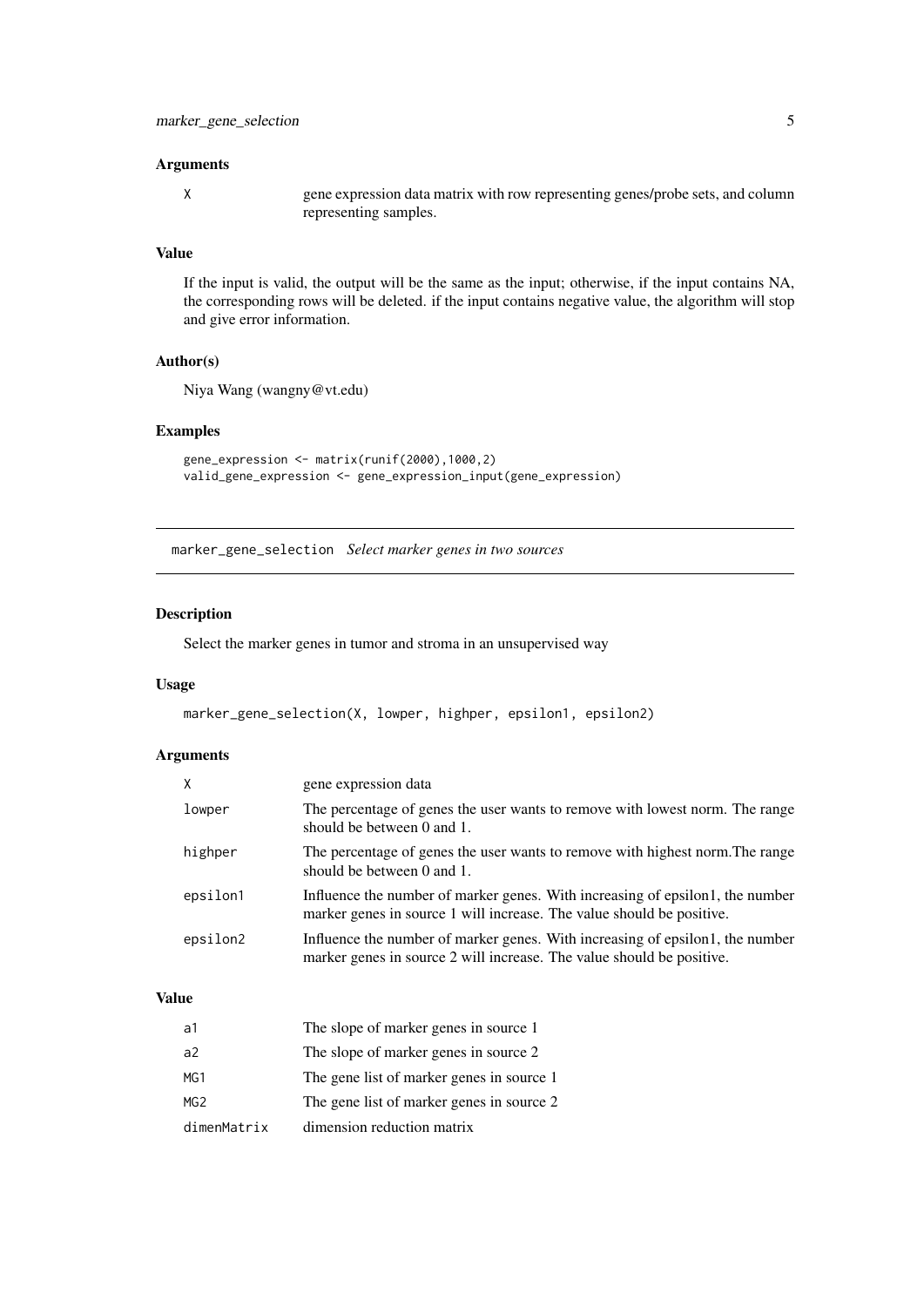#### Author(s)

Niya Wang (wangny@vt.edu)

#### Examples

```
X <- matrix(runif(20000),10000,2)
MG_set <- marker_gene_selection(X, 0.4, 0.1, 0.1, 0.1)
```
mixing\_matrix\_computation

*Calculate and scale the mixing matrix*

#### Description

Calculate the mixing matrix based on the output from marker\_gene\_selection(), and scale the mixing matrix to make the sum of proportions from tumor and stroma equal to 1. The pure expression levels of tumor and stroma are also computed.

#### Usage

mixing\_matrix\_computation(X, a1, a2, dimenMatrix)

#### Arguments

| X           | Gene expression data matrix                                                           |
|-------------|---------------------------------------------------------------------------------------|
| a1          | The slope of marker genes in source 1                                                 |
| a2          | The slope of marker genes in source 2                                                 |
| dimenMatrix | The dimention reduction matrix used to recover mixing matrix for all the sam-<br>ples |

#### Value

| Aest | estimated mixing matrix                       |
|------|-----------------------------------------------|
| Sest | estimated pure gene expression of two sources |

#### Author(s)

Niya Wang (wangny@vt.edu)

#### Examples

```
a1<- matrix(runif(2),2,1)
a2<- matrix(runif(2),2,1)
X <- 1000*matrix(runif(20000),10000,2)
dimenMatrix <- NULL
Deconv <- mixing_matrix_computation(X, a1, a2, dimenMatrix)
```
<span id="page-5-0"></span>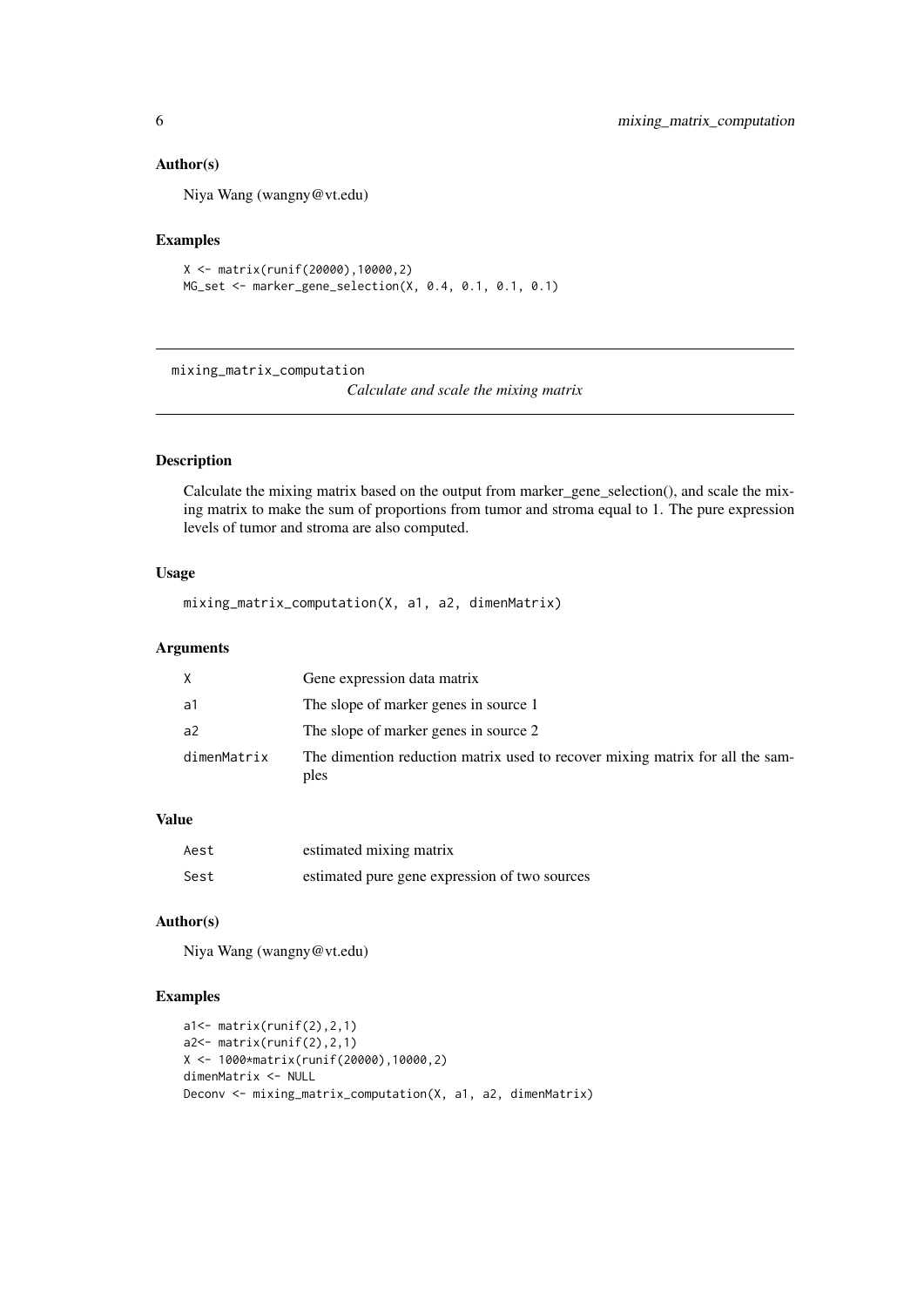<span id="page-6-0"></span>NumericalMixingMatrix *mixing matrix of data NumericalMixMCF7HS27*

#### Description

real mixing matrix of data NumericalMixMCF7HS27

#### Usage

```
data(NumericalMixingMatrix)
```
#### Format

```
The format is: num [1:2, 1:2] 0.775 0.15 0.225 0.85 - attr(*, "dimnames")=List of 2 ..$ : NULL ..$
: chr [1:2] "V1" "V2"
```
#### Examples

```
data(NumericalMixingMatrix)
str(NumericalMixingMatrix)
```
NumericalMixMCF7HS27 *MCF7 and HS27 numerically mixed*

#### Description

Expression data from MCF7 and HS27 numerically mixing

#### Usage

```
data(NumericalMixMCF7HS27)
```
#### Format

The format is: Formal class 'ExpressionSet' [package "Biobase"] with 7 slots ..@ experimentData :Formal class 'MIAME' [package "Biobase"] with 13 slots .. .. ..@ name : chr "" .. .. ..@ lab : chr "" .. .. ..@ contact : chr "" .. .. ..@ title : chr "" .. .. ..@ abstract : chr "" .. .. ..@ url : chr "" .. .. ..@ pubMedIds : chr "" .. ... ..@ samples : list() .. ... ..@ hybridizations : list() .. ... ..@ normControls : list() .. .. ..@ preprocessing : list() .. .. ..@ other : list() .. .. ..@ .\_\_classVersion\_\_:Formal class 'Versions' [package "Biobase"] with 1 slots .. .. .. .. ..@ .Data:List of 2 .. .. .. .. .. ..\$ : int [1:3] 1 0 0 .. .. .. .. ..\$ : int [1:3] 1 1 0 ..@ assayData :<environment: 0x000000000e86a5d0> ..@ phenoData :Formal class 'AnnotatedDataFrame' [package "Biobase"] with 4 slots .. .. ..@ varMetadata :'data.frame': 0 obs. of 1 variable: .. .. .. ..\$ labelDescription: chr(0) .. .. ..@ data :'data.frame': 2 obs. of 0 variables .. .. ..@ dimLabels : chr [1:2] "sampleNames" "sampleColumns" .. .. ..@ .\_\_classVersion\_\_:Formal class 'Versions' [package "Biobase"] with 1 slots .. .. .. .. ..@ .Data:List of 1 .. .. .. .. .. ..\$ : int [1:3] 1 1 0 ..@ featureData :Formal class 'AnnotatedDataFrame' [package "Biobase"] with 4 slots .. .. ..@ varMetadata :'data.frame': 0 obs. of 1 variable: .. .. ...  $\therefore$  labelDescription: chr(0) ... .. ..@ data :'data.frame': 22215 obs. of 0 variables ... ......@ dimLabels : chr [1:2] "featureNames" "featureColumns" .. .. ..@ .\_\_classVersion\_\_:Formal class 'Versions' [package "Biobase"] with 1 slots .. ..  $\dots$  ...  $\omega$  .Data:List of 1  $\dots$   $\dots$   $\dots$   $\dots$   $\ldots$ \$ : int [1:3]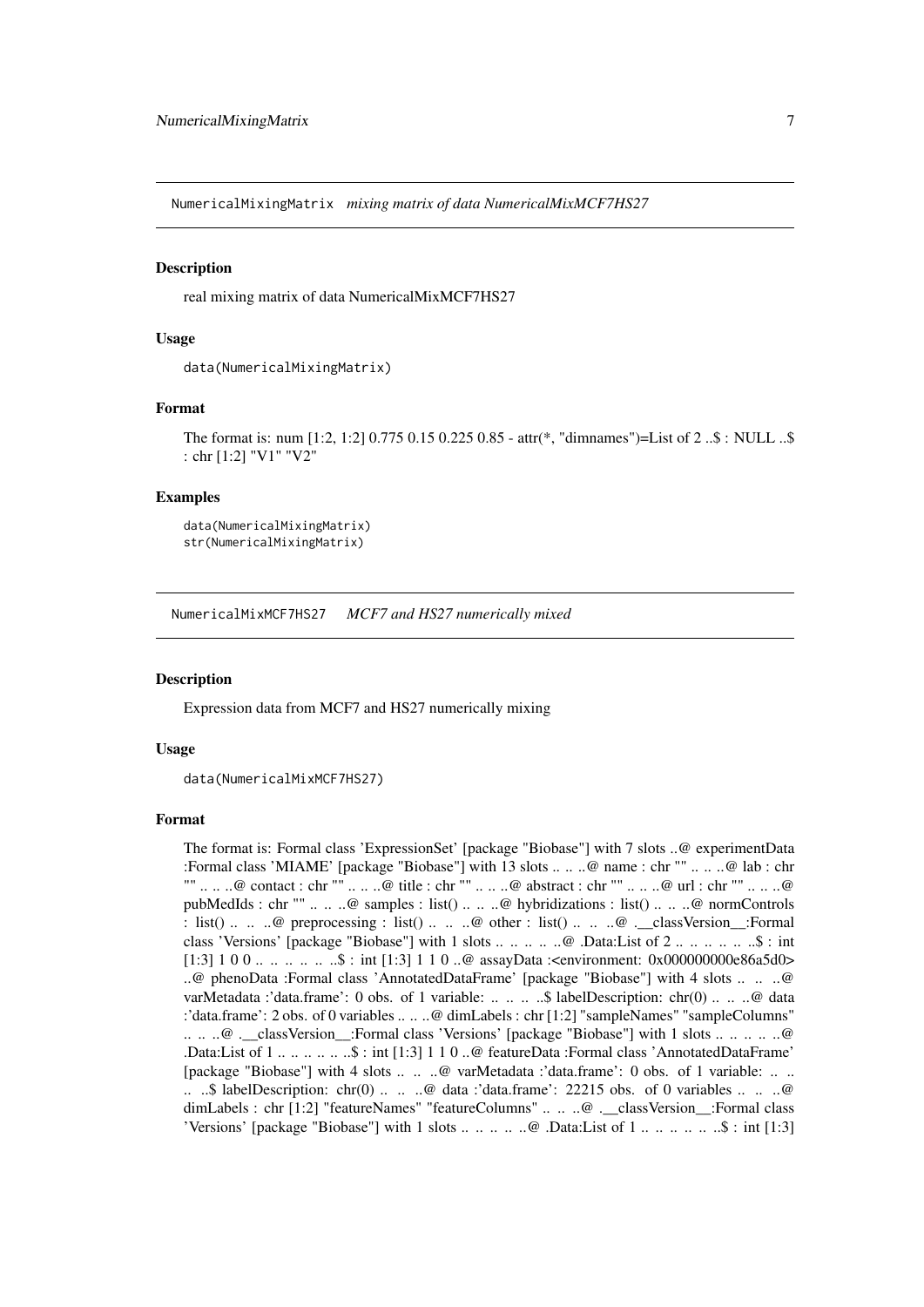<span id="page-7-0"></span>1 1 0 ..@ annotation : chr "HG-U133A" ..@ protocolData :Formal class 'AnnotatedDataFrame' [package "Biobase"] with 4 slots .. .. ..@ varMetadata :'data.frame': 0 obs. of 1 variable: .. .. .. ..\$ labelDescription: chr(0) .. .. ..@ data :'data.frame': 2 obs. of 0 variables .. .. ..@ dimLabels : chr [1:2] "sampleNames" "sampleColumns" .. .. ..@ .\_\_classVersion\_\_:Formal class 'Versions' [package "Biobase"] with 1 slots .. .. .. .. ..@ .Data:List of 1 .. .. .. .. .. ..\$ : int [1:3] 1 1 0 ..@ .\_\_classVersion\_\_:Formal class 'Versions' [package "Biobase"] with 1 slots .. .. ..@ .Data:List of 4 .. .. .. ..\$ : int [1:3] 3 1 0 .. .. .. ..\$ : int [1:3] 2 23 6 .. .. .. ..\$ : int [1:3] 1 3 0 .. .. .. ..\$ : int [1:3] 1 0  $\Omega$ 

#### Examples

```
data(NumericalMixMCF7HS27)
str(NumericalMixMCF7HS27)
```
PureMCF7HS27 *pure MCF7 and HS27*

#### **Description**

pure MCF7 and HS27 expression data

#### Usage

data(PureMCF7HS27)

#### Format

The format is: Formal class 'ExpressionSet' [package "Biobase"] with 7 slots ..@ experimentData :Formal class 'MIAME' [package "Biobase"] with 13 slots .. .. ..@ name : chr "" .. .. ..@ lab : chr "" .. .. ..@ contact : chr "" .. .. ..@ title : chr "" .. .. ..@ abstract : chr "" .. .. ..@ url : chr "" .. .. ..@ pubMedIds : chr "" .. .. ..@ samples : list() .. .. ..@ hybridizations : list() .. .. ..@ normControls : list() ... ..  $\omega$  preprocessing : list() ... ..  $\omega$  other : list() ... ..  $\omega$  . classVersion : Formal class 'Versions' [package "Biobase"] with 1 slots .. .. .. .. ..@ .Data:List of 2 .. .. .. .. .. ..\$ : int [1:3] 1 0 0 .. .. .. .. .. \$ : int [1:3] 1 1 0 ..@ assayData :<environment: 0x000000000e979d20> ..@ phenoData :Formal class 'AnnotatedDataFrame' [package "Biobase"] with 4 slots .. .. ..@ varMetadata :'data.frame': 0 obs. of 1 variable: .. .. .. ..\$ labelDescription: chr(0) .. .. ..@ data :'data.frame': 2 obs. of 0 variables .. .. ..@ dimLabels : chr [1:2] "sampleNames" "sampleColumns" .. .. ..@ .\_\_classVersion\_\_:Formal class 'Versions' [package "Biobase"] with 1 slots .. .. .. .. ..@ .Data:List of 1 .. .. .. .. .. ..\$ : int [1:3] 1 1 0 ..@ featureData :Formal class 'AnnotatedDataFrame' [package "Biobase"] with 4 slots .. .. ..@ varMetadata :'data.frame': 0 obs. of 1 variable: .. .. .. ..\$ labelDescription: chr(0) .. .. ..@ data :'data.frame': 22215 obs. of 0 variables .. .. ..@ dimLabels : chr [1:2] "featureNames" "featureColumns" .. .. ..@ .\_\_classVersion\_\_:Formal class 'Versions' [package "Biobase"] with 1 slots .. .. .. .. ..@ .Data:List of 1 .. .. .. .. .. ..\$ : int [1:3] 1 1 0 ..@ annotation : chr "HG-U133A" ..@ protocolData :Formal class 'AnnotatedDataFrame' [package "Biobase"] with 4 slots .. .. ..@ varMetadata :'data.frame': 0 obs. of 1 variable: .. .. .. ..\$ labelDescription: chr(0) .. .. ..@ data :'data.frame': 2 obs. of 0 variables .. .. ..@ dimLabels : chr [1:2] "sampleNames" "sampleColumns" .. .. ..@ .\_\_classVersion\_\_:Formal class 'Versions' [package "Biobase"] with 1 slots .. .. .. .. ..@ .Data:List of 1 .. .. .. .. .. ..\$ : int [1:3] 1 1 0 ..@ .\_\_classVersion\_\_:Formal class 'Versions' [package "Biobase"] with 1 slots .. .. ..@ .Data:List of 4 .. .. .. ..\$ : int [1:3] 3 1 0 .. .. .. ..\$ : int [1:3] 2 23 6 .. .. .. ..\$ : int [1:3] 1 3 0 .. .. .. ..\$ : int [1:3] 1 0 0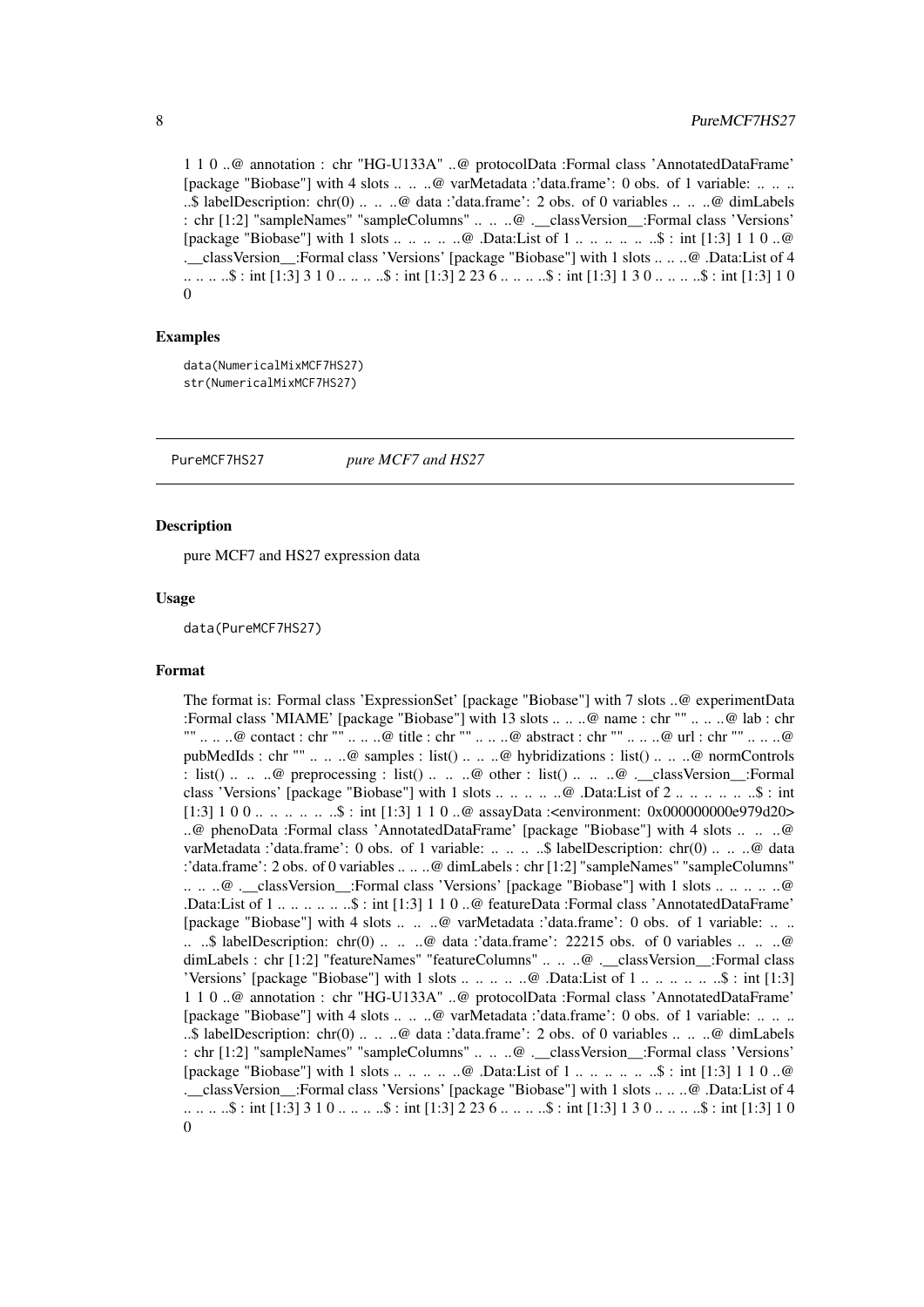#### <span id="page-8-0"></span>two\_source\_deconv 9

#### Examples

```
data(PureMCF7HS27)
str(PureMCF7HS27)
```
two\_source\_deconv *Main function to call other subfunction to deconvolute the mixed expression data.*

#### Description

This is the main function that is to call all the other subfunctions and realize the deconvolution of mixed expression data. When the real mixing matrix exist, it will also compare the estimated mixing matrix and real mixing matrix and give the E1 measurement.

#### Usage

two\_source\_deconv(ExpressionData, lowper = 0.4, highper = 0.1, epsilon1 = 0.01, epsilon2 = 0.01, A =

#### Arguments

| ExpressionData | gene expression data matrix/ExpressionSet object                                                                                                       |
|----------------|--------------------------------------------------------------------------------------------------------------------------------------------------------|
| lowper         | The percentage of genes the user wants to remove with lowest norm. The range<br>should be between 0 and 1.                                             |
| highper        | The percentage of genes the user wants to remove with highest norm. The range<br>should be between 0 and 1.                                            |
| epsilon1       | Influence the number of marker genes. With increasing of epsilon1, the number<br>marker genes in source 1 will increase. The value should be positive. |
| epsilon2       | Influence the number of marker genes. With increasing of epsilon1, the number<br>marker genes in source 2 will increase. The value should be positive. |
| $\overline{A}$ | real mixing matrix if existing                                                                                                                         |
| S <sub>1</sub> | Pure expression profile of first source if existing                                                                                                    |
| S <sub>2</sub> | Pure expression profile of second source if existing                                                                                                   |
| return         | if it is equal to 0, do not return estimated S; otherwise, return the estimated S.                                                                     |

#### Value

| Aest | estimated mixing matrix                                 |
|------|---------------------------------------------------------|
| E1   | E1 measurement between real and estimated mixing matrix |

#### Author(s)

Niya Wang (wangny@vt.edu)

#### Examples

```
data(NumericalMixMCF7HS27)
X <- NumericalMixMCF7HS27
deconvResult <- two_source_deconv(X, lowper = 0.4, highper = 0.1, epsilon1 = 0.1, epsilon2 = 0.1, A = NULL, S1=N
```